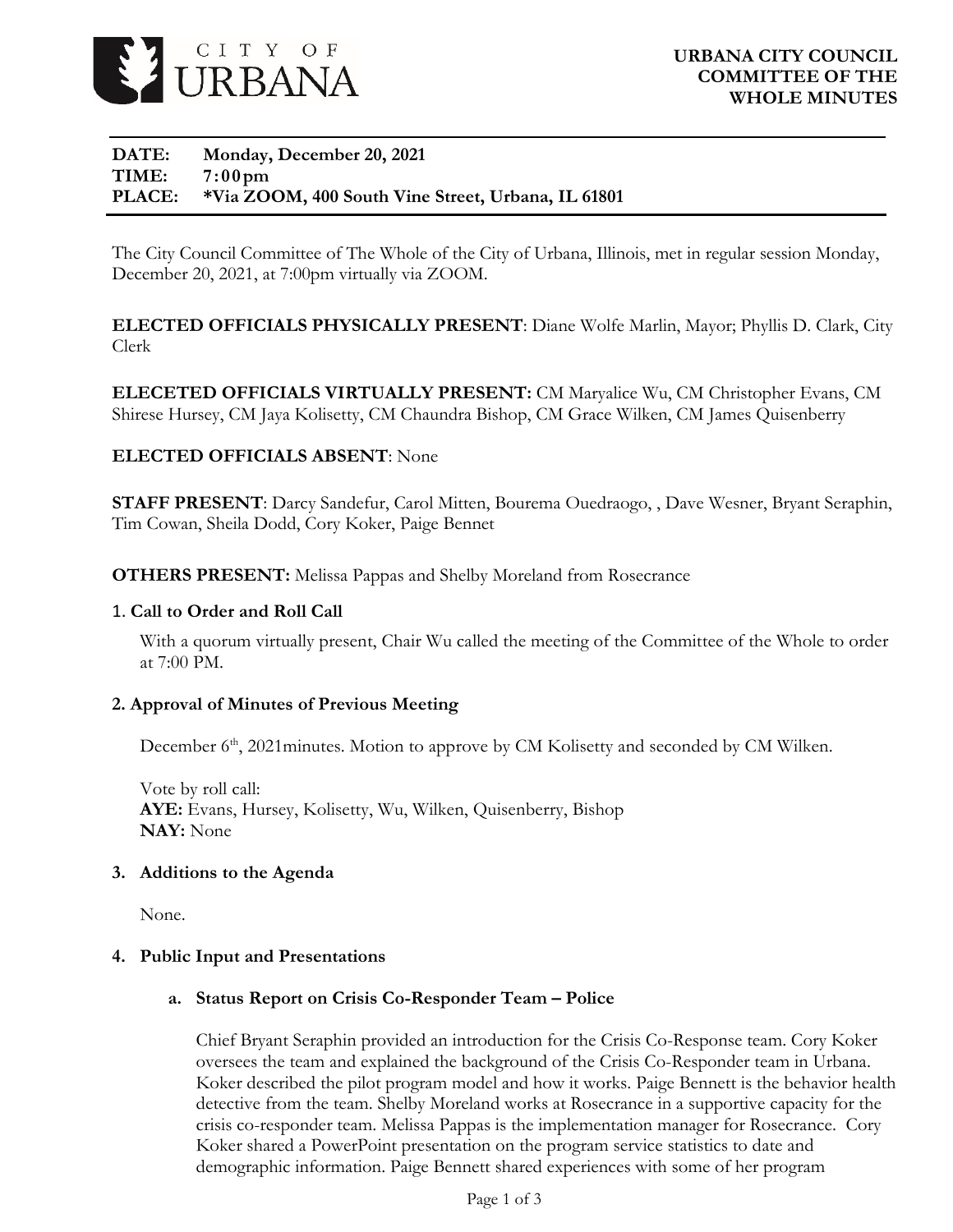participants. Shelby Mooreland also shared some of her program participant experiences. Questions and discussion ensued.

# **b. Public Input**

**Rev Dr. Evelyn Underwood** was not able to speak at this time. **Allan Max Axelrod** provided information on Stephon Edward Watts acts. **Brandi McCoy** commented on CCRT program and spoke in opposition to it. **Sarah Nixon** expressed concerns with the CCRT and Crisis Co-Responder model. **Rev Dr. Evelyn Underwood** stated that everything to be done as a city should be done through a lens of equity.

### **5. Staff Report**

Mayor Marlin shared that city offices will be closed Friday Dec 24, Monday Dec 27, and Friday Dec 31<sup>st</sup>. Council will next meet on Jan 3<sup>rd</sup>. Sakura's grand opening will be in about one week. Provided update on a briefing on COVID from local hospitals and public health. Questions ensued.

**6. Ordinance No. 2021-12-055:** An Ordinance Amending Schedule H of Section 23-93 of the Urbana Local Traffic Code Requiring Stop Signs at a Certain Intersection (Deer Ridge Drive at Marc Trail; Lexington Drive at Deer Ridge Drive; Vernon Drive at Deer Ridge Drive; Horizon Lane at Deer Ridge Drive) – PW

Presented by Shannon Beranek from the Public Works Department. Ordinance asking for stop signs at T intersections. Questions followed.

Motion to approve to consent agenda by CM Hursey and seconded by CM Bishop. Discussion ensued.

Vote by roll call: **AYE:** Wu, Evans, Hursey, Kolisetty, Bishop, Wilken, Quisenberry **NAY:** None

**7. Resolution No. 2021-12-051R:** A Resolution for Improvement Under the Illinois Highway Code (State Motor Fuel Tax for Goodwin Avenue and Green Street Intersection Improvements) – PW

Presented by Tim Cowan the director of the Public Works Department. This resolution allows for additional funds to pay for the difference in a previous intersection improvement. Questions ensued. Motion to approve for consent by CM Wilken and seconded by CM Kolisetty.

Vote by roll call: **AYE:** Wu, Quisenberry, Wilken, Bishop, Hursey, Kolisetty, Evans **NAY:** None

## **8. Council Input and Communications**

**CM Kolisetty** thanked public health officials and medical care providers for their work to maintain access to resources needed during the pandemic. **CM Quisenberry** echoed CM Kolisetty's comments and encouraged public to observe masking and social distancing. CM Wilken wanted to thank staff and public for their presentations and public input. Hopes to work on a community safety review soon and work to address community well-being. Wished a happy winter break and holiday season.